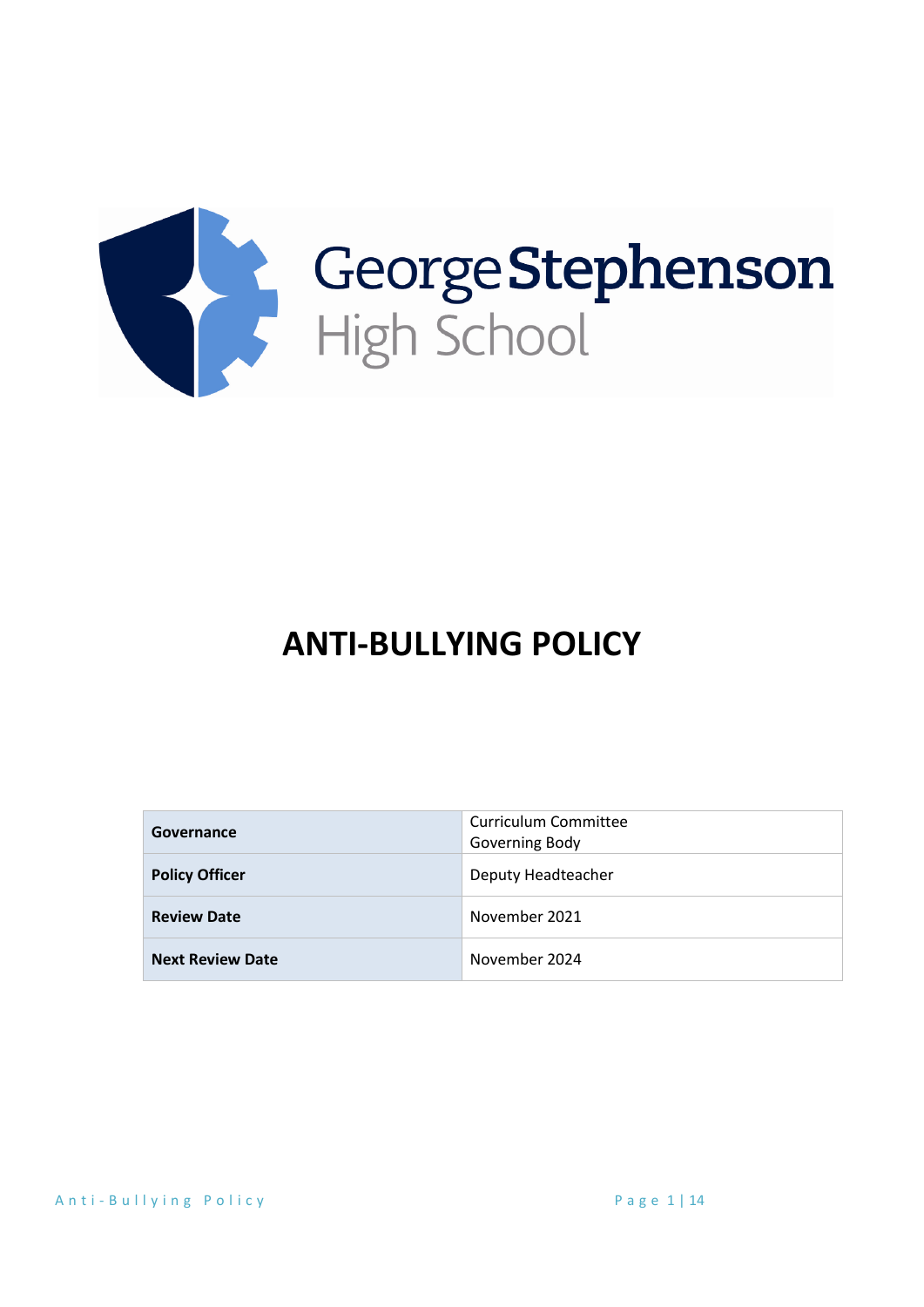# **1. Context**

George Stephenson High School will not tolerate bullying. Every member of our school community has a right to feel safe and cared for in their learning environment without fear of being threatened, intimidated, mocked or abused.

All staff, students and parents should be aware of the negative effects that bullying can have on individuals and the school in general, and should work towards ensuring that students can work in an environment without fear. It can make people feel miserable and insecure. In its worst forms it can ruin people's lives. Students or staff who witness bullying must tell a member of staff.Not telling means that the student being bullied may continue to suffer and the aggressor may carry on, probably with other students too. People who bully need help. Helping them to understand their target'sfeelings and the effect of their behaviour on them (developing their empathy), teaching them to stand toup to peer pressure from others, giving them support to manage the problems they are facing in their ownlives – all of these things can change bullying behaviour for the good.

The school also recognises that sometimes bullying is perpetrated outside school. Where this spills over into the school day, we will do what is reasonably practicable to eliminate any such bullying.

Students or staff who witness bullying must tell a member of staff.Not telling means that the student being bullied may continue to suffer and the aggressor may carry on, probably with other students too. People who bully need help. Helping them to understand their target'sfeelings and the effect of their behaviour on them (developing their empathy), teaching them to stand toup to peer pressure from others, giving them support to manage the problems they are facing in their ownlives – all of these things can change bullying behaviour for the good. George Stephenson High School is committed to addressing this. This policy gives a clear methodology for staff to follow and the range of actions available when dealing with issues of bullying.

The George Stephenson High School Anti-Bullying Policy should be read in conjunction with other relevant policies.

- George Stephenson High School Behaviour for Learning Policy
- George Stephenson High School Child Protection and Safeguarding Policy
- George Stephenson High School Online Safety Policy
- George Stephenson High School Peer on Peer Abuse Policy

### **2. What Does the Law Say**

This policy has been constructed mindful of the following acts:

• The Education and Inspections Act 2006

Section 89 of the Education and Inspections Act 2006 provides that maintained schools must have measures to encourage good behaviour and prevent all forms of bullying amongst students. These measures should be part of the school's behaviour policy which must be communicated to all students, school staff and parent.

• The Equality Act 2010

The Equality Act 2010 replaces previous anti-discrimination laws with a single Act. It replaces the three previous public sector equality duties for race, disability and gender, and also covers age, disability, gender reassignment, pregnancy and maternity, race, religion or belief, sex and sexual orientation.

The Duty has three aims. It requires public bodies to have due regard to the need to: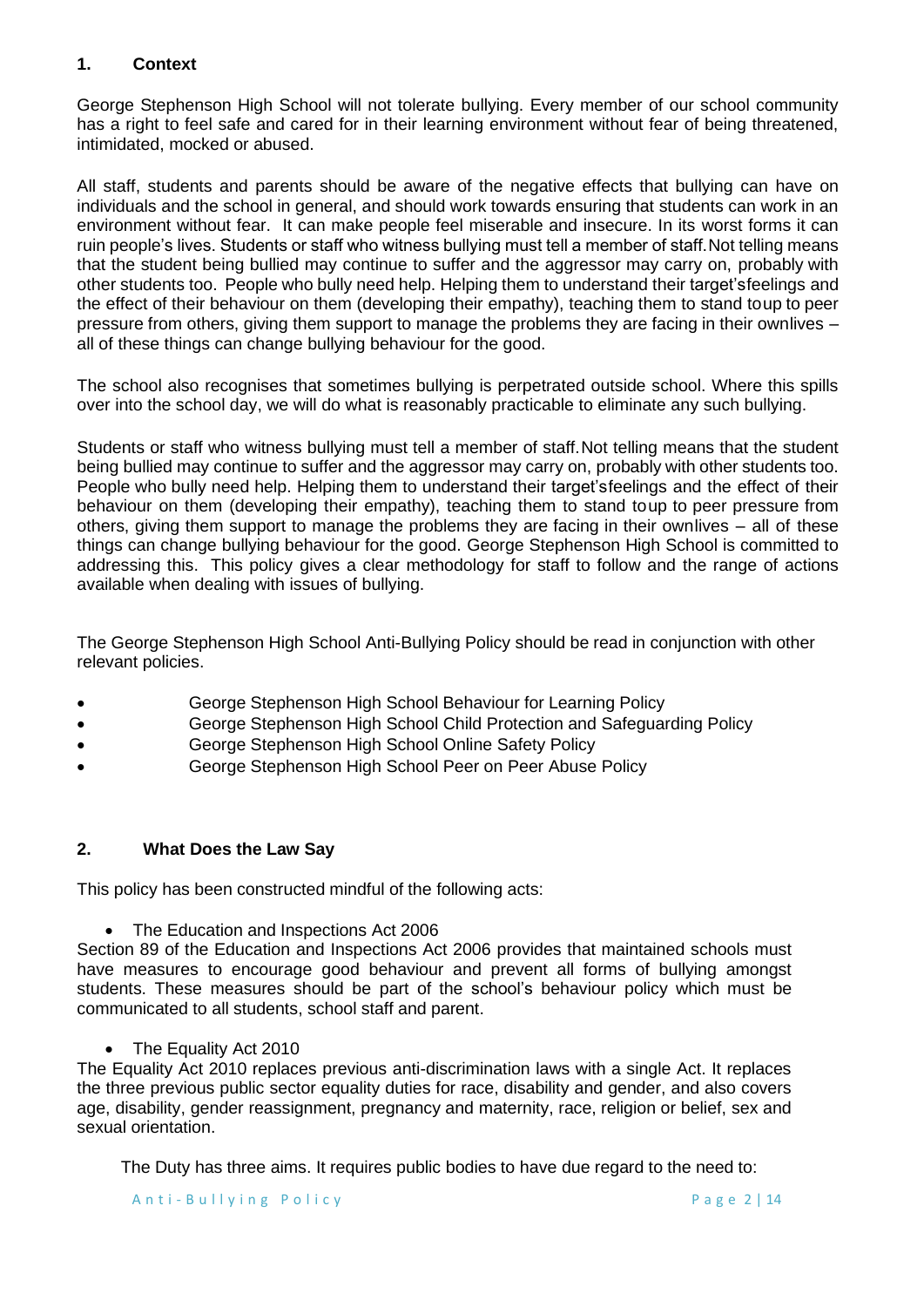- 2.1 Eliminate unlawful discrimination, harassment, victimisation and any other conduct prohibited by the Act;
- 2.2 Advance equality of opportunity between people who share a protected characteristic and people whodo not share it; and
- 2.3 Foster good relations between people who share a protected characteristic and people who do not shareit.

#### • The Education Act 2011

The Education Act 2011 gives teachers stronger powers to tackle cyber-bullying by providing a specific powerto search for and, if necessary, delete inappropriate images (or files) on electronic devices, including mobile phones.

• Safeguarding Children and Young People

Under the Children Act 1989 a bullying incident should be addressed as a child protection concern when thereis 'reasonable cause to suspect that a child is suffering, or is likely to suffer, significant harm'.

#### • Keeping Children Safe in Education 2021

Keeping Children Safe in Education (KCSiE) 2021 is statutory guidance from the Department for Education issued under Section 175 of the Education Act 2002. KCSiE 2021 reinforces that all staff should recognise that children are capable of abusing their peers. Schools should ensure their Child Protection Policy includes procedures to minimise the risk of peer on peer abuse and sets out how allegations of peer on peer abuse willbe investigated and dealt with. The policy should reflect the different forms peer on peer abuse can take, makeclear that abuse is abuse and should never be tolerated or passed off as "banter" or "part of growing up". It should be clear as to how victims of peer on peer abuse will be supported. The George Stephenson High School Child Protection Policy and Peer on Peer Abuse Policy explains how George Stephenson High School will respond in relation to peer on peer abuse.

• Preventing and tackling bullying 2017

This document has been produced to help schools take actions and respond to bullying as part of their overallbehaviour policy.

- Approaches to preventing and tackling bullying: case studies 2018 This document help identify and share effective anti-bullying practice among schools.
- Searching, screening and confiscation 2018

This advice explains schools' powers of screening and searching pupils so that school staff have the confidenceto use them

#### **3. Rationale**

The George Stephenson High School Anti-Bullying Policy is an integral part of the Child Protection and Safeguarding processes at George Stephenson High School. It outlines clear guidance in relation to how the school will respond to incidents of bullying. All staff understand that bullying and its many forms is a classification of **Peer on Peer abuse**.

NB For peer on peer abuse which is associated more directly with **Harmful Sexual Behaviours,** please see our **"Peer on Peer Abuse Policy**" for greater detail on sanctions, support and our zero tolerance response.

Bullying is a form of anti-social behaviour that has no place in this school or any community. Bullying is defined as deliberately hurtful behaviour, repeated over time, where it is difficult for those being bullied to defend themselves. It can take many forms,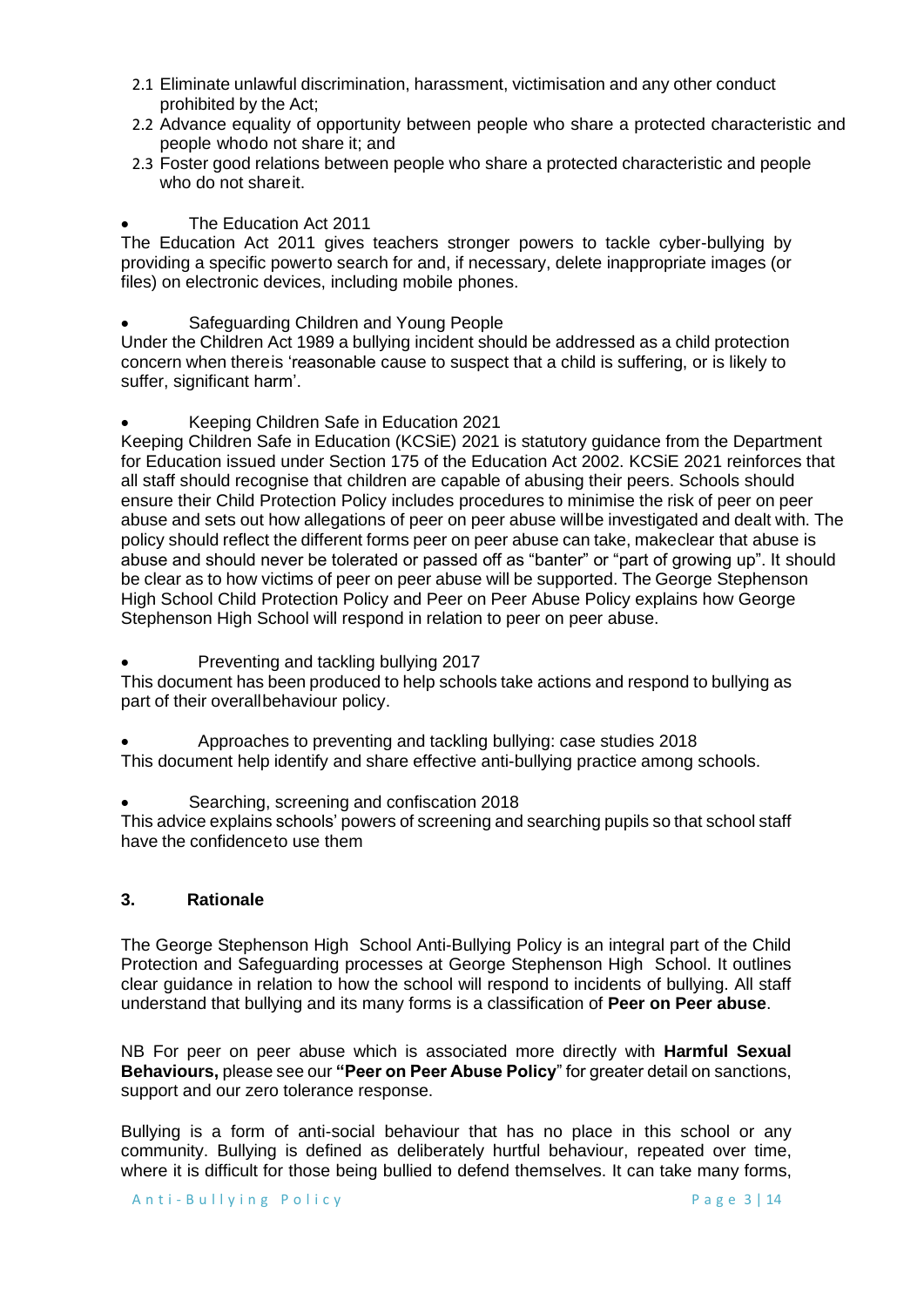but the main types of bullying are:

- physical hitting, kicking, touching
- taking or damaging belongings
- verbal name calling, insulting, making offensive remarks
- misuse of new technologies sending messages on mobile phones or social media
- indirect spreading nasty stories about someone, exclusions from social groups, being made the subject ofmalicious rumours.

Bullying can make the victim feel distressed, nervous, hurt or worried. The bully's actions may or may not be onpurpose and may involve encouraging others to cause upset.

This type of behaviour involves one person or group having all the power and someone else having none, leavingsomeone feeling helpless to prevent it or put a stop to it.

Bullying is often motivated by prejudice against particular groups. When incidences of bullying are analysed acrossthe UK the following themes are often found to be used as a basis for the bullying or aggression:

- [Racism](http://www.dfes.gov.uk/bullying/)
- Colour
- Sexism
- Homophobia targeted at lesbian, gay, bisexual, trans and queer (LGBTQ) pupils
- Ability
- Special educational needs and/or disability (SEND)
- Family
- Looked after children
- Adopted children
- Young Carers
- Success
- Failure
- Religion
- Culture
- Appearance size, height, weight, dress, personal features
- Language/speech
- Social Class
- Nationality

Schools have a legal duty to ensure prejudiced based bullying is dealt with in schools. Under the Education and Inspections Act (2006), Head teachers, with the advice and guidance of governors and the assistance of school staff, must identify and implement measures to promote good behaviour, respect for others and self-discipline amongst students and to prevent all forms of bullying. This includes the prevention of prejudicebased bullying related to all ofthe themes stated above.

Keeping Children Safe in Education 2021 reinforces that students with special educational needs (SEN) and disabilitiescan face additional safeguarding challenges. All staff need to be aware that additional barriers can exist when recognising abuse for these groups of students. This would include the potential for children with SEN and disabilities being disproportionally impacted by behaviours such as bullying, without outwardly showing any signs.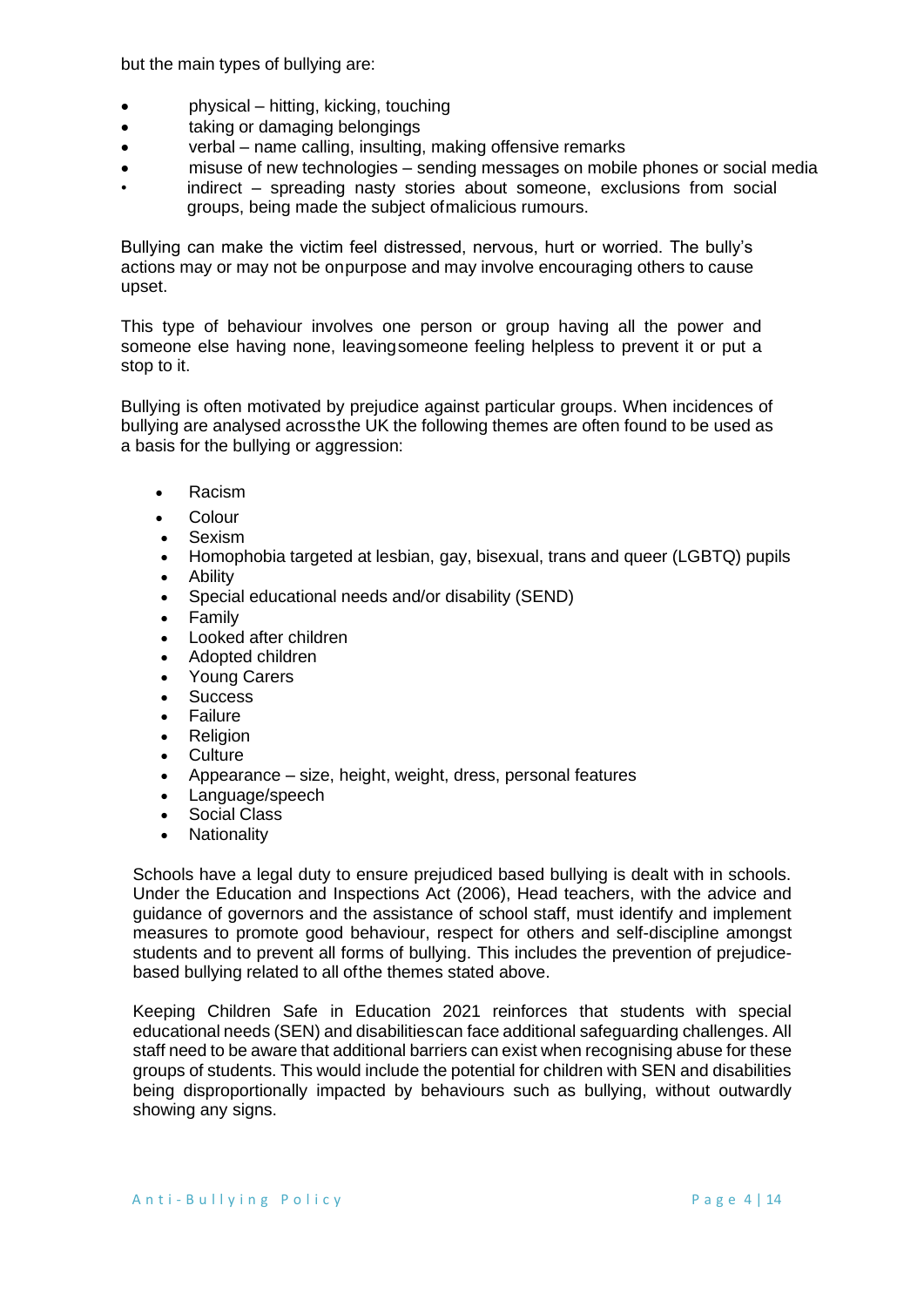#### **4. How do we educate our students in relation to bullying?**

From their arrival in Year 7, students are given the very clear message that any form of bullying or unpleasant behaviour is neither welcome nor tolerated at George Stephenson High School. This is reiterated in assemblies, in tutor groups andthrough the curriculum, particularly in subjects such as PSHE, English and Religious Studies.

George Stephenson High School creates an ethos of positive behaviour where students treat one another and the school staff with respect because they know that this is the right way to behave. The school values reinforce respect for others and thisfundamental aspect of school life permeates all areas of the school curriculum.

George Stephenson High School has developed a sophisticated approach where intelligence is gathered through analysis of behaviourdata, student voice and staff voice about issues between students which might provoke conflict. With this in mind; specific focussed strategies are developed to prevent bullying occurring in the first place. The strategies frequently involve talking to pupils about issues of difference, perhaps in lessons, through dedicated events or projects, or through assemblies.

Every year we hold an anti-bullying week in November and mark National Safer Internet Day in February.

#### **Student led approaches to anti-bullying at George Stephenson High School**

The annual focus areas for these approaches will be directed by feedback received in relation to trends of bullying andprejudiced or discriminatory based behaviour. In recent years student led approaches have included:

#### **Anti-Bullying Ambassadors**

A key part of the school's approach to anti-bullying is the formation of the student led group of George Stephenson High School Anti-Bullying Ambassadors. The group has received external training and are supported by weekly meetings with an allocated member of staff.

The Anti-Bullying Ambassadors have been introduced at George Stephenson High School as a way to support our students to tacklebullying and improve anti-bullying practice in their school. This is based on the belief that the key to tackling bullying effectively is to empower and engage young people in Anti-Bullying work. Examples of their work include leading assemblies, creating resources for tutor time and holding weekly drop in sessions for fellow students to discuss concerns if they are being bullied.

### **CSI (Celebrating Student Individuality) Group**

George Stephenson High School is committed to promoting equality, tolerance and harmony amongst its students and prepare themfor life in a diverse society. There is a student led group which holds events, creates tutor resources, and leads assemblies to promote good relations and understanding in the school between a diverse range of people from different identities and backgrounds.

### **5. Guidelines for Students**

All students are provided with clear guidance on how to respond to instances of bullying. Our current guidelines are currently being revised as a result of Student Voice and the CSI group and will therefore be published in the Student Planner 2022-23. This policy will be updated by December 2021 to reflect this work.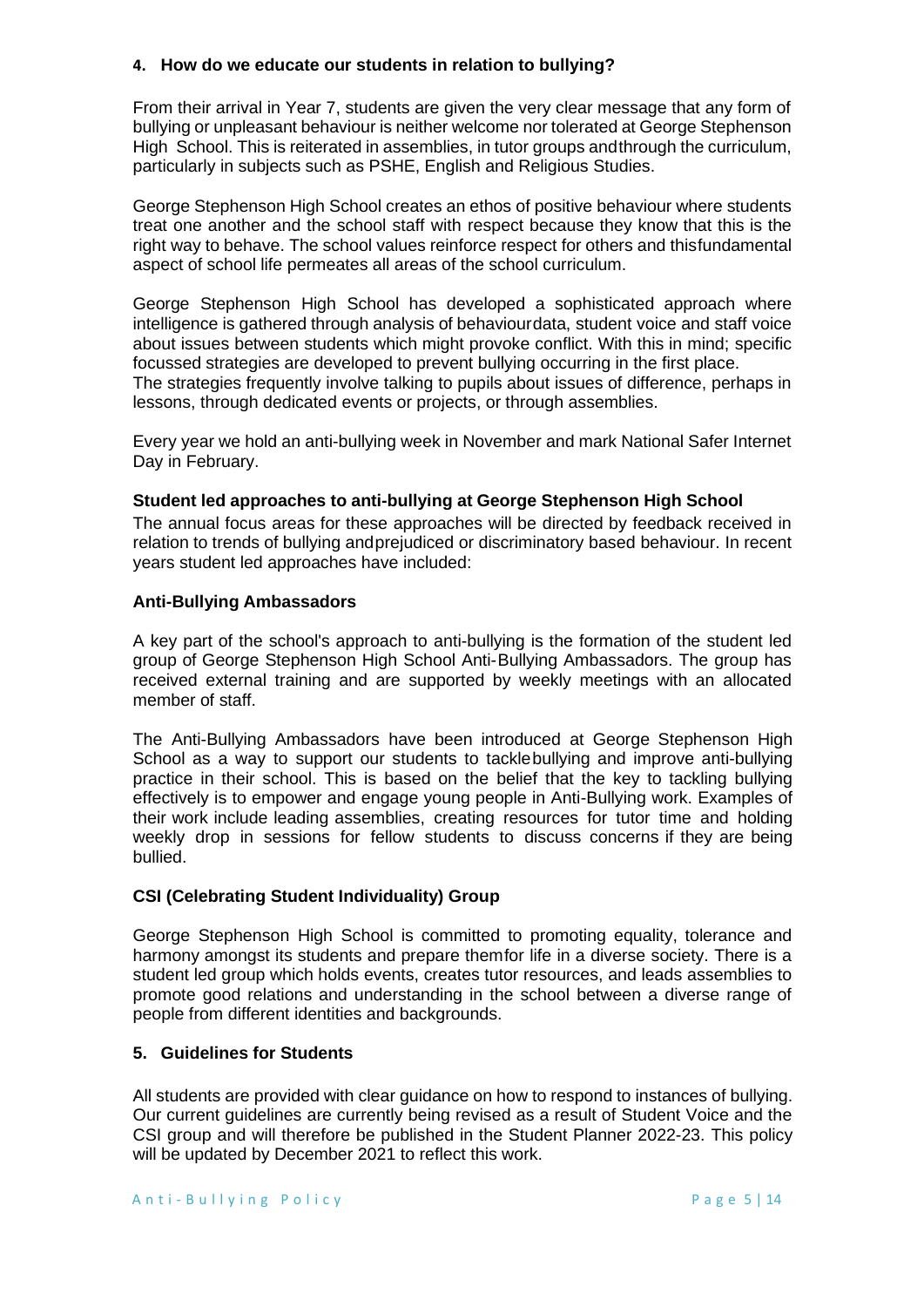# **6. Guidelines for Staff Should a Student Complain of Being Bullied**

All staff employed in the school are expected to adhere to a common set of guidelines in responding to instances of bullying. The term **staff** includes teachers and support staff. We all have a duty to implement the school policy on bullying. Every complaint of bullying must be taken seriously. Guidelines for staff should a student complain of being bullied can be found in Appendix A.

# **7. Guidelines for Parents of the Student Being Bullied**

The school is committed to working in partnership with parents to resolve bullying issues quickly and decisively. Thefollowing guidelines offer support and advice to parents.

- If your son or daughter tells you they are being bullied, keep calm! Getting angry and threatening to visit theschool or the parent of the other student will terrify them further.
- Praise them for telling you and reassure them that they have done the right thing in letting you know whatis happening.
- Try to find out the facts what exactly has happened?

#### What bullying is (and isn't!)

Bullying:

- Goes on for a while and happens regularly
- Is deliberate the other person wants to hurt, humiliate or harm the target
- Involves someone (or several people) who are stronger than the person being bullied.

All three things have to happen together to be called bullying.

Bullying is not:

- A one off fight or argument
- A friends sometimes being nasty
- An argument with a friend
- Use your best listening skills. Accept your son or daughter's feelings, encourage him/her to talk about anyworries by listening.
- Help your son or daughter to think about what s/he would like to happen, and ask how you can help.
- Encourage your son or daughter to talk to his/her Guidance Manager. If s/he does not wantto then it is advisable for you, preferably with your son/daughter's support, to make the Guidance Manager aware that this is how s/he is feeling. Arrangements can be made for you to speak to a member of staff without making other students aware that this is being done. The sooner we know about aproblem the quicker we are able to put in place appropriate intervention for all students involved and prevent bullying happening.
- Bullying can destroy confidence and your son or daughter will be feeling vulnerable. Make him/her feel loved,valued and important.
- Talk to him/her about why people bully to reinforce the point that your son/daughter is not the problem.
- When you talk to the school, stay calm and give specific details. Remember that we are partners with you and both want the best for your son or daughter.
- If after you have made a plan with the school and followed it up, you are still not happy with the situation, then please do contact the Assistant Headteacher (Behaviour) who will review the action taken to date and offer guidance and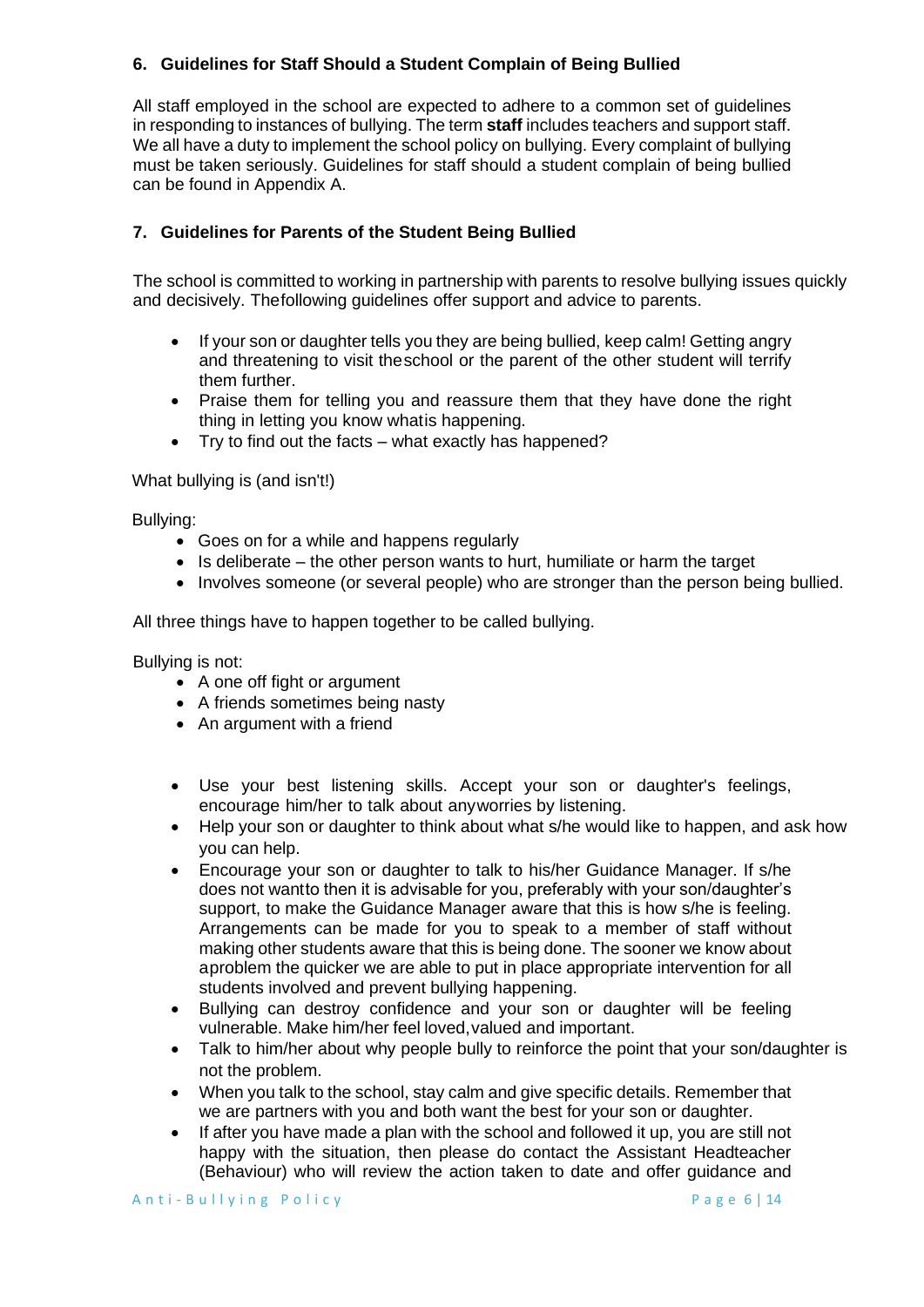support for future interventions.

• If the bullying problem persists you have the right to follow the school complaints procedure.

# **8. George Stephenson High School's Response to Online Bullying**

The use of the internet (Online bullying) and mobile telephones to bully is a very serious matter and can constitute a criminal offence. In the United Kingdom there are criminal laws that can apply in terms of harassment or threateningand menacing communications which would apply to students of secondary school age.

The wider search powers included in the Education Act 2011 and the Department for Education (2018) document titled'Searching, Screening and Confiscation.' gives teachers stronger powers to tackle online bullying by providing a specific power to search for and, if necessary, delete inappropriate images (or files) on electronic devices, including mobile phones.

Where the member of staff conducting the search finds an electronic device they may examine the device forinappropriate content if they think there is a good reason to do so. Following an examination, if the member of staff decides to return the device to the owner, or to retain or dispose of it. They may erase any content if they think thereis a good reason to do so.

The staff member must reasonably suspect that the content on the device in question has been, or could be, used tocause harm, to disrupt teaching or break the school rules.

All school staff are aware that behaviours linked to sharing nudes and semi-nude images and videos put a child in danger. The Designated Safeguarding Lead should be notified if it is suspecting that this has taken place. S/he will make any subsequent decision in relationto the viewing of content on an electronic device. Further guidance in relation to sharing nudes and semi-nudes is included within this sectionof the policy.

The guidelines in relation to consequences and interventions in Appendix B will be followed if a student is found to be involved in online bullying. George Stephenson High School parents/carers are exceptionally supportive and working closely withthem will usually provide the most effective way of punishing a child found to have engaged in Online Bullying activity.The ultimate outcome is to reform the views of the student engaging in the bullying activities and for the student bullied to feel reassured and clear that justice has been done.

At George Stephenson High School, we will deal with reported cases of online bullying in the following way:

### **Supporting the student being bullied**

- Give reassurance that the student has done the right thing by telling someone.
- Make sure the student reporting the issue knows not to retaliate or return the message and will ask the victim to think about what information might be available on the internet.
- Help the student to keep relevant evidence for any investigation (e.g. by not deleting messages/files they'vereceived and by taking screen capture shots and noting web addresses of online cyber bullying instances). Check the student understands simple ways to prevent it from happening again, e.g. by changing contact details, blocking contacts or leaving a chat room. Please ask for advice if you require help with technical aspects.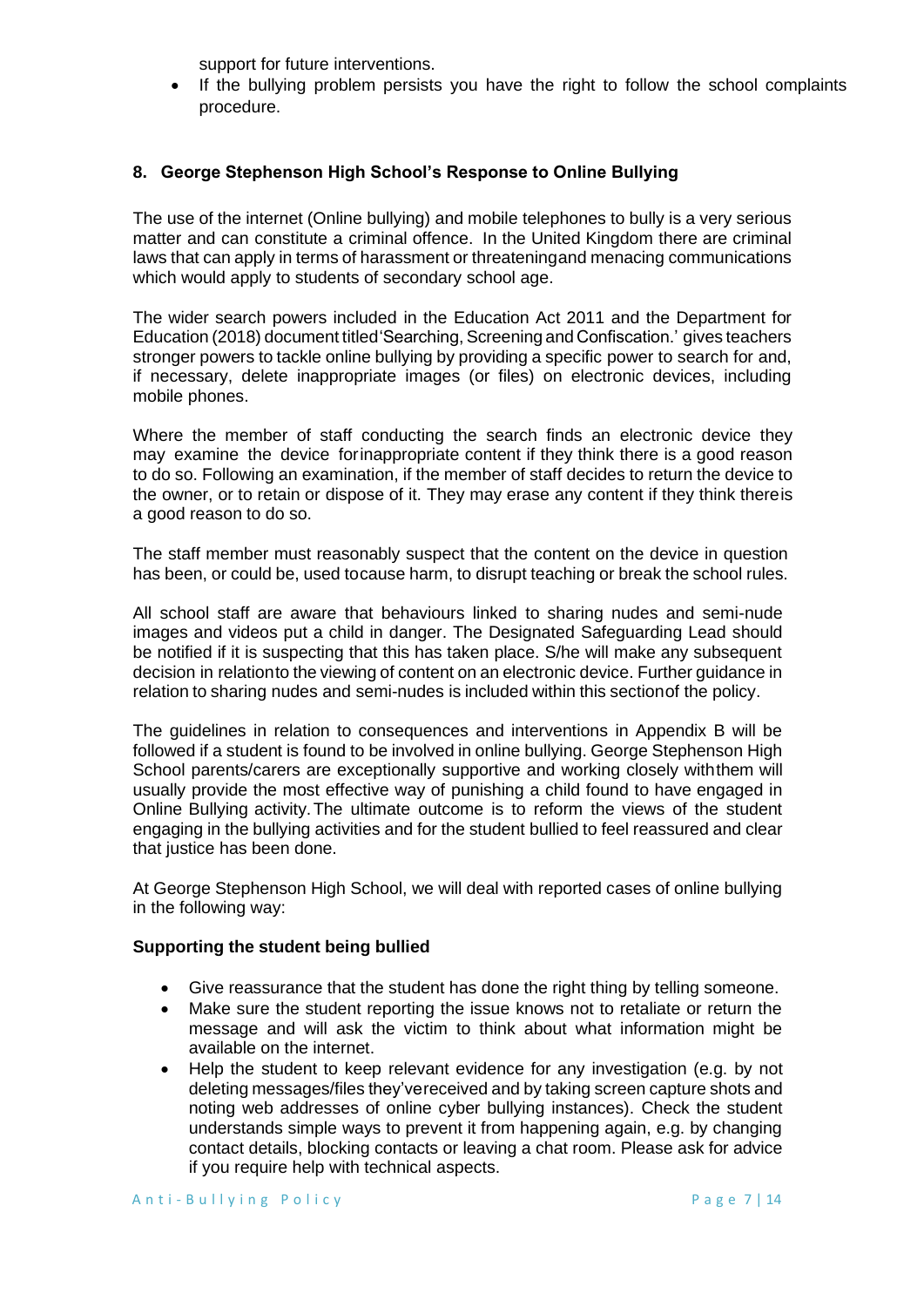# **Take action to contain the incident when content has been circulated:**

- If you know who the student responsible is, ask them to remove the content after you have had theopportunity to capture screen shots and witness content where possible;
- Contact the host (e.g. the social networking site) to make a report to get the content taken down.
- The Guidance Manager to use disciplinary powers to confiscate phones that are being used to cyber bully. Also ask the student to tell you who they have sent messages on to.
- In cases of illegal content, contact the police, who can determine what needs to be kept for evidentialpurposes.

### **How will George Stephenson High School respond to an incident of Sharing Nudes and Semi-Nudes?**

The UK Council for Child Internet safety (UKCCIS) have produced guidance for schools on how to respond to thefollowing incidents:

- Person under 18 creates a sexual image of themselves and shares it with another person under 18.
- A person under 18s shares an image of another under 18 with another person under 18 or an adult.
- A person under 18 is in possession of sexual imagery created by another person under 18.

The Designated Safeguarding Lead at George Stephenson High School will oversee any incidents which meet the criteria outlinedabove and all actions taken will be taken in line with the UKCCIS guidance. The guidance states that 'schools may want to invoke their own disciplinary measures to discourage young people from sharing, creating or receivingimages…'

George Stephenson High School will put in place consequence for serious misconduct for any student who is found to have demonstrated behaviour which meets the above criteria. Persistent offenders will receive consequences in line with our anti-bullying policy. Further guidance in relation to Sharing Nudes and Semi-Nudes can be found in the George Stephenson High School **Peer on Peer Abuse Policy**.

# **9. Online Bullying Advice for George Stephenson High School**

- Always respect others be careful what you say online and what images you send to others and publish onwebsites.
- Think before you send or publish whatever you send can be made public very quickly and could stay onlineforever.
- Treat your password like your toothbrush keep it to yourself. Only give your mobile number or personalwebsite address to trusted friends.
- Block the bully learn how to block or report someone who is behaving badly.
- Don't retaliate or reply!

A n t i - Bullying Policy extends the page 8 | 14 • Save the evidence – learn how to keep records of offending messages,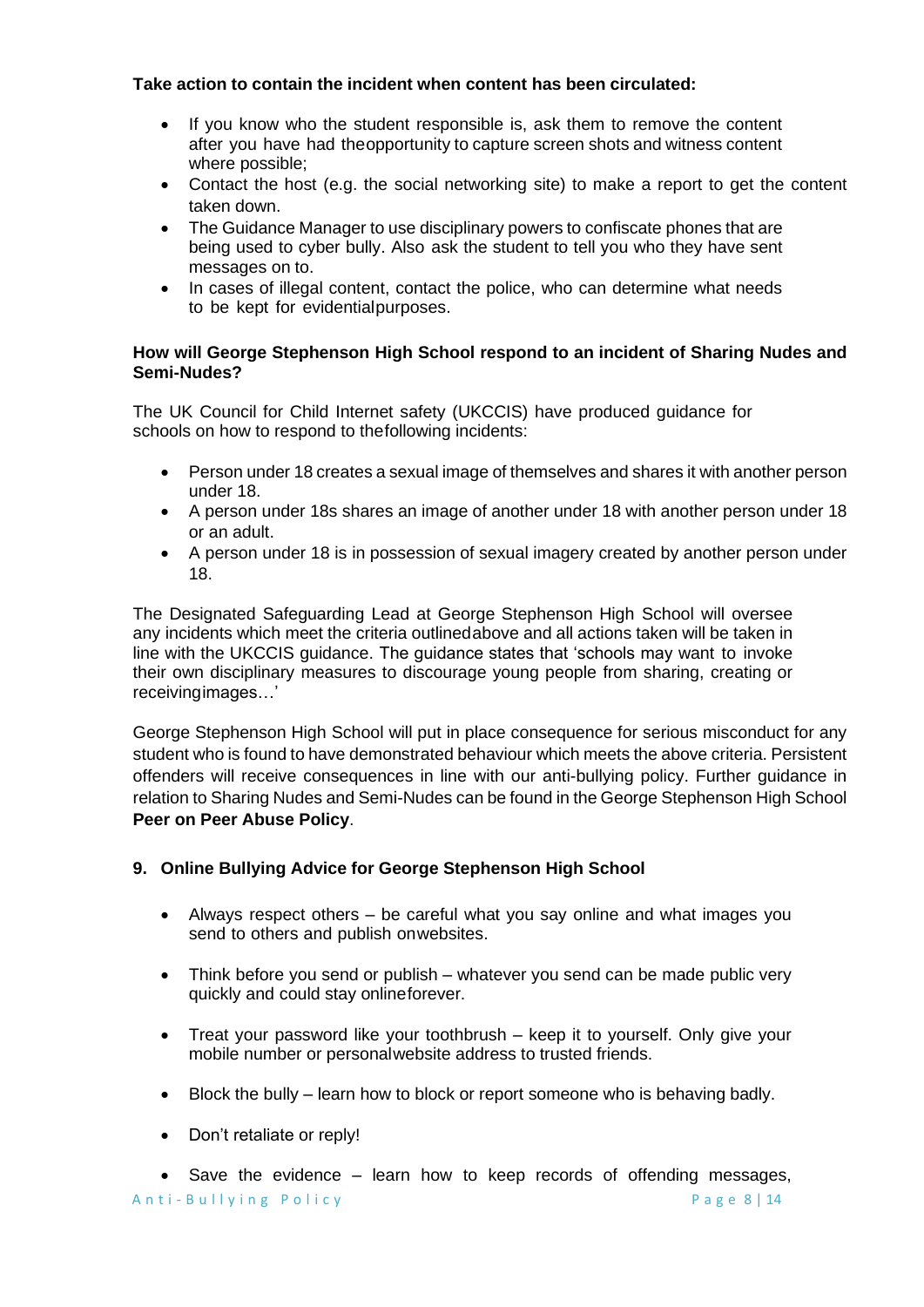pictures, video/films or onlineconversations.

- **Make sure you tell** an adult you trust, or call a helpline like ChildLine on 0800 1111 in confidence. You couldalso speak to the provider of the service to see where to report incidents;
- At our school speak to any member of staff. Your tutor will usually be the best person to start with.
- Finally, don't just stand there if you see cyber bullying going on, support the victim by reporting the bullying.How would you feel if no one stood up for you?

*This advice is based on information from the Government's Department for Education.*

# **10.Online Bullying Advice for Parents and Carers**

Be alert to your child seeming upset after using the internet or their mobile phone. This might involve subtle comments or changes in relationships with friends. They might be unwilling to talk or be secretive about theironline activities and mobile phone use.

Monitor internet use closely – your child may be suffering in silence.

Talk with your children and understand the ways in which they are using the internet and their mobile phone.

Look also at the key messages for George Stephenson High Students on Online Bullying.

Use the tools available on your computer. Find out how to turn on in-built internet safety features.

Remind your child not to retaliate to messages.

Keep the evidence of offending emails, text messages, files/videos or online conversations.

Be aware, your child could be a cyber-bully as well as be a target of cyber bullying.

#### *Report Online bullying:*

Contact your child's Guidance Manager, if you think it may involve another student so that we can takeappropriate action.

Contact the service provider (Facebook, Twitter, Instagram).

If the online bullying is serious and a potential criminal offence has been committed, you should considercontacting the police. The school will support parents/carers in this.

*This advice is based on information from the Government's Department for Education.*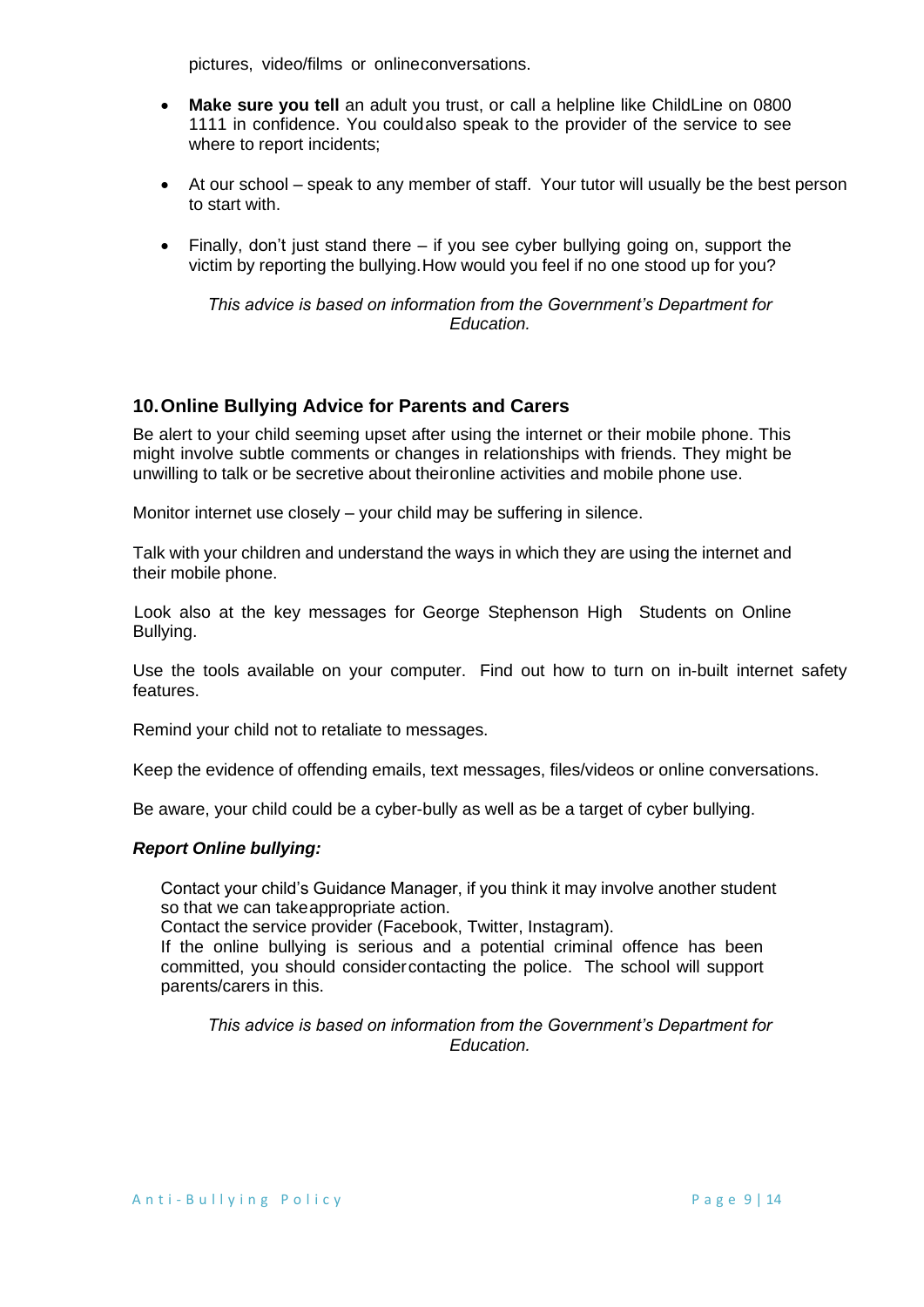| <b>INVESTIGATION STAGE</b>                                                                                                                                                                                                                                                                                                                                                                                                                                                                                                                                                                                                                                                                      |  |  |
|-------------------------------------------------------------------------------------------------------------------------------------------------------------------------------------------------------------------------------------------------------------------------------------------------------------------------------------------------------------------------------------------------------------------------------------------------------------------------------------------------------------------------------------------------------------------------------------------------------------------------------------------------------------------------------------------------|--|--|
| Stage 1<br>A member of staff is made aware of a concern in relation to <b>bullying or online bullying and/or prejudiced or discriminatory</b><br>behaviour or bullying. This includes sharing nudes and semi-nudes with the intent to cause upset.                                                                                                                                                                                                                                                                                                                                                                                                                                              |  |  |
| Stage 2<br>The member of staff receiving such a complaint must respond by completing the following actions:<br>Log the incident on CPOMS (school email account holders) or complete a Record of Concern (non school email<br>account holders) detailing all known information. The name of the alleged aggressor and their Guidance Manager<br>should be clearly written at the top of the form.<br>If the incident warrants it the member of staff who has received the complaint should take statements and help collect<br>$\bullet$<br>evidence using a Student Statement Form.                                                                                                             |  |  |
| Stage 3<br>The Guidance Manager of the aggressor will take responsibility for ensuring the issue is investigated and the<br>٠<br>appropriate actions are taken. S/he will work in conjunction with Guidance Manager (Victim), Family Liaison Workers<br>(Aggressor and Victim) and Tutor (Aggressor and Victim). If appropriate teachers and Curriculum Leaders may be<br>involved as directed by the Guidance Managers                                                                                                                                                                                                                                                                         |  |  |
| The Guidance Manager of the aggressor will then upload details of the actions taken to CPOMS.<br>٠<br>The Guidance Manager will decide whether or not to proceed to the Consequence Stage (below) or to initiate a<br>$\bullet$<br>Civil Learning Agreement where there are problems on either side (Appendix D)                                                                                                                                                                                                                                                                                                                                                                                |  |  |
| <b>INTERVENTION/CONSEQUENCE STAGE - AGGRESSOR</b>                                                                                                                                                                                                                                                                                                                                                                                                                                                                                                                                                                                                                                               |  |  |
| <b>Bullying and Online Bullying</b><br>Actions taken for the aggressor when it is confirmed that bullying or online bullying (1 or more incidents) of a student<br>has taken place:                                                                                                                                                                                                                                                                                                                                                                                                                                                                                                             |  |  |
| Level 1<br>Student is placed in Time Out. Guidance Manager will contact home with timings to be arranged.<br>$\bullet$<br>A conference with parents/carers of the aggressor will be held by the <b>Guidance Manager</b> to enable parents and<br>$\bullet$<br>student to sign the Bullying Contract<br>The teachers of the bully and victim are informed by their Guidance Manager so that they can monitor closely for<br>٠<br>anyinappropriate behaviour/bullying in lessons.<br>A Pastoral Support Plan may be created by the Guidance Manager.<br>$\bullet$                                                                                                                                 |  |  |
| <b>Level 2 - If bullying continues:</b><br>Student is issued with an Internal Exclusion.<br>A second conference with parents/carers of the aggressor will be held by the Guidance Manager<br>$\bullet$<br>If deemed appropriate by the Guidance Manager the bully will attend mentoring sessions to find solutions to the<br>$\bullet$<br>issues which are arising. These might be with the FLW, Someone Cares or TRAX Outreach. A referral may also<br>be made to North Tyneside School Support Team at this point.<br>The Guidance Manager may move the bully to a different Tutor Group and/or Learning Group.<br>٠<br>A Pastoral Support Plan must be created by the Guidance Manager.<br>٠ |  |  |
| <b>Level 3 - If bullying continues:</b><br>Student is issued with a Fixed Term Exclusion<br>A third conference with parents/carers of the aggressor will be held by the Guidance Manager and Assistant<br>$\bullet$<br><b>Headteacher (Behaviour)</b> This may or may not be attended by North Tyneside School Support Team.<br>Police may be contacted and asked to be available to perform 'restorative justice' activities between the students<br>concerned. Parent/carer permissiondoes not need to be sought for this though it would be expected by the school in<br>most circumstances.                                                                                                 |  |  |
| Level 4 - If bullying continues:<br>Student is issued with a Lengthier Fixed Term Exclusion or the school may request a Managed Move to another<br>school. In some cases, the Headteacher reserves the right to issue the aggressor with a Permanent Exclusion<br>A fourth conference with parents/carers of the aggressor will be held by the Guidance Manager and Assistant<br>$\bullet$<br>Headteacher (Behaviour) and if necessary, the Deputy Headteacher.                                                                                                                                                                                                                                 |  |  |
| <b>INTERVENTION STAGE - VICTIM</b>                                                                                                                                                                                                                                                                                                                                                                                                                                                                                                                                                                                                                                                              |  |  |
| The victim's Guidance Manager will contact parents/carers to explain what is happening with identification of the<br>bully not given - no 'naming and shaming'.<br>Two and four week follow up checks must be diarised and carried out by the <b>Guidance Manager</b> of the victim. These<br>meetings should be logged in CPOMS. Appendix B should be used.                                                                                                                                                                                                                                                                                                                                    |  |  |

• Guidance Managers may offer the victim a series of session with a mentor to support their emotional stability.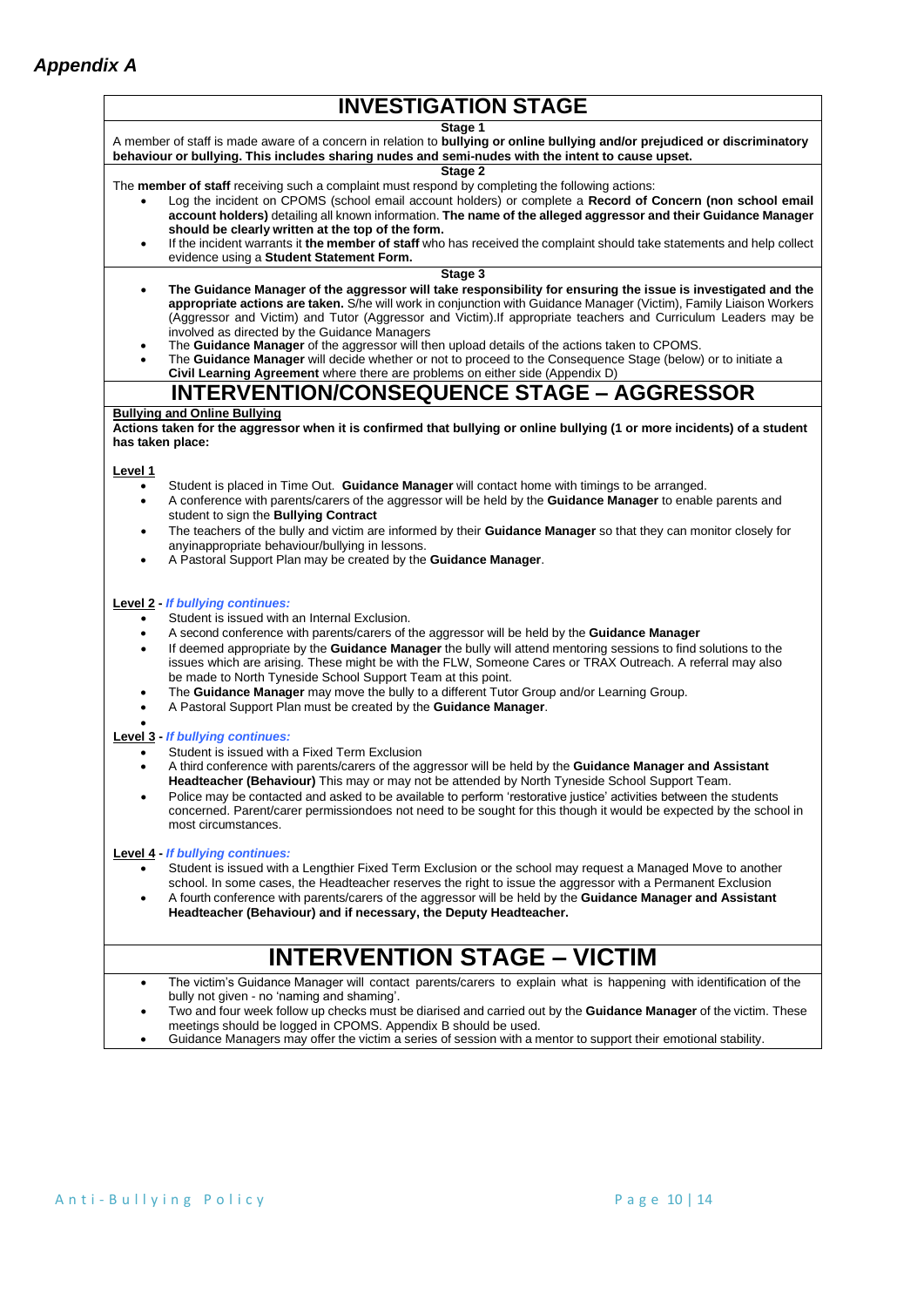# **STAFF INVESTIGATING SHOULD CONSIDER THE FOLLOWING:**

- Listen to and don't judge the victim or bully until you have heard both sides of the story and feel educatedenough to make an informed decision.
- Tell the victim what you are doing to make sure that they feel comfortable with every step taken.
- Be there for the victim OR bully to talk to if they feel it necessary.
- Be aware of the possibility of a long and complex history behind the story.
- Be ready for the possibility of the bullied becoming the bully.
- The aggressor(s) may be unaware of the unhappiness they are causing. Be constructive. It might be desirable to involve the whole class and/or the tutor/teacher to plan an activity for the tutor group that could support the bully and victim that could focus on relationships.
- Keep an eye on the 'victim'. Check formally whether the bullying is continuing or has ceased. Be aware thatvictims are sometimes reluctant to admit that bullying is continuing because they feel that 'telling' has not worked and has made things worse. Advise the 'victim' on his or her comportment and behaviour if necessary but do not blame the complainant whose self-esteem may already be low as a result of the bullying.

### **Factors to consider when determining the appropriate sanctions consider:**

- Our policy should be followed consistently but we must consider the Special Educational Needs of all partiesinvolved.
- The impact on the victim: was the bully acting anonymously, was the material widely circulated andhumiliating, how difficult was controlling the spread of the material?
- The motivation of the bully: was the incident unintentional or retaliation to bullying behaviour from others?
- Technology-specific sanctions for students engaged in cyber bullying behaviour could include limitinginternet access for a period of time or removing the right to bring a mobile telephone into school.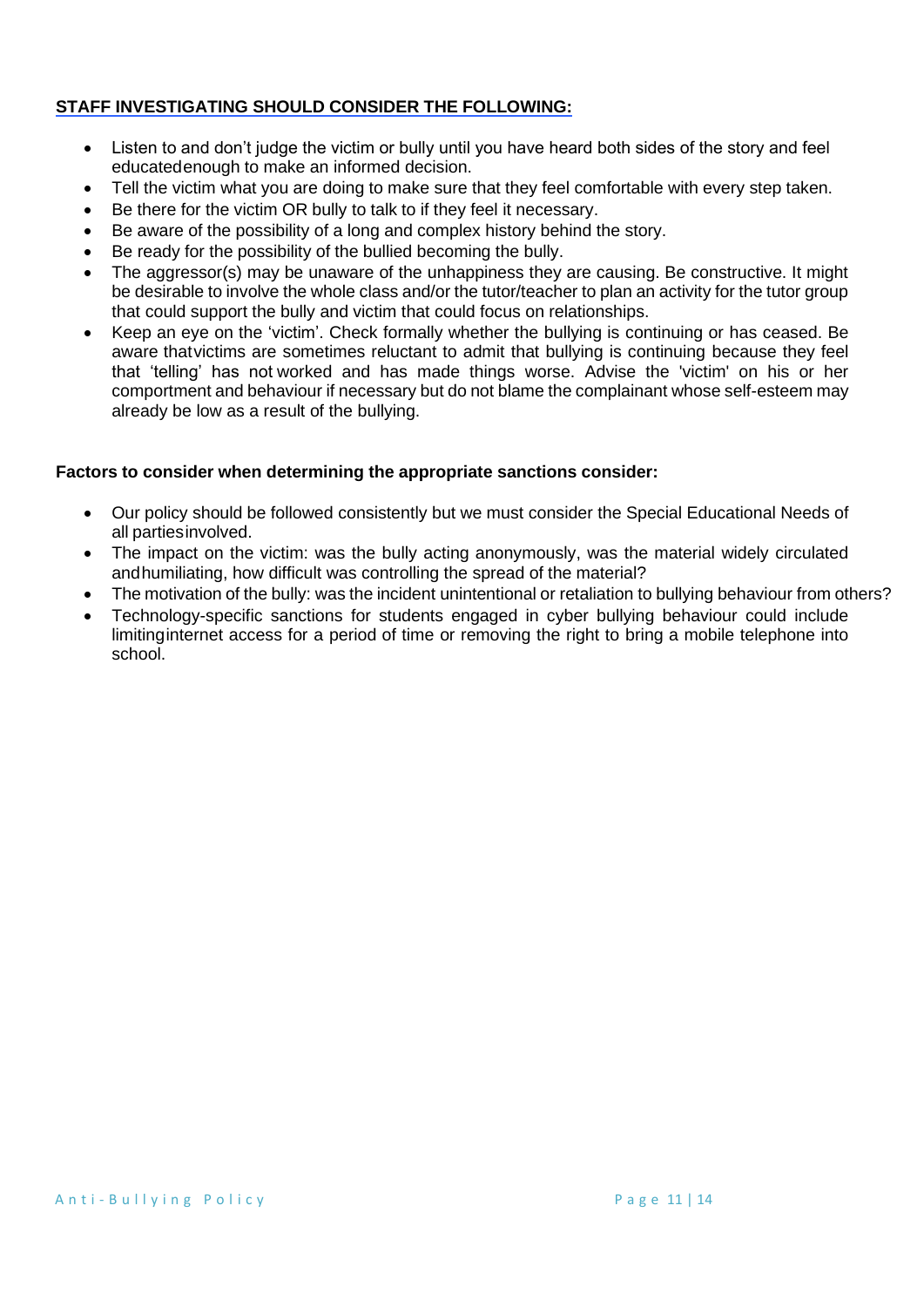# *Appendix B* **Anti-Bullying Follow-Up Procedure**

Following an incidence of bullying it is necessary to ensure that the matter has been resolved and the victim of bullying is no longer being treated unfairly or unpleasantly by previous perpetrator or her/his friends or any other party. The follow up checks should be carried out in private so that the student is not worried about other students over hearing.

The completed form should be uploaded to CPOMS by the Guidance Manager of the victim

# **Two Week after incident follow-up check** Date of this check:

Heads of House should be sure that the above named student is not experiencing any of the following from the bully or others:

- 1) Verbal comments
- 2) Unwanted physical contact
- 3) Electronic/telephone bullying or harassment
- 4) Non-verbal/non-contact unpleasantness such as unpleasant stares/looks/gestures
- 5) Other unwanted actions, detail below

| All clear? Y/N |  |
|----------------|--|
|                |  |
|                |  |

### **Four** Week after incident follow up check **Date of this check:**

Guidance Managers should be sure that the above named student is not experiencing any of the following from the bully orothers:

- 1) Verbal comments
- 2) Unwanted physical contact
- 3) Electronic/telephone bullying or harassment
- 4) Non-verbal/non-contact unpleasantness such as unpleasant stares/looks/gestures
- 5) Other unwanted actions, detail below



Assuming that the bullying has ceased then at this point the Guidance Manager should explain to the student that the onus is now onthem to report if bullying should begin again.

A n t i - Bullying Policy extends the page 12 | 14 *Signed off ………………………………………….Guidance Manager...............................Date*

All clear? Y/N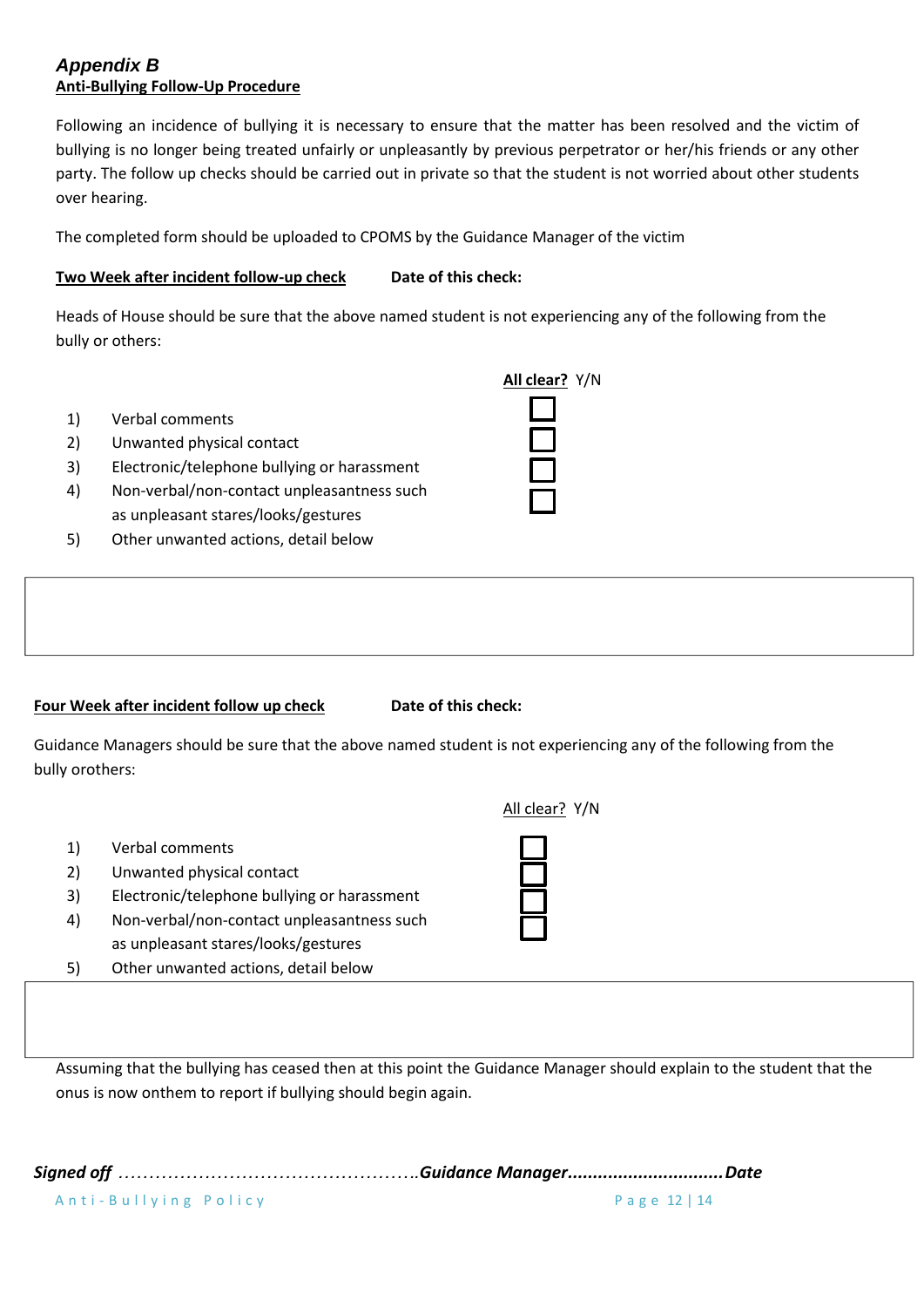

# **Bullying Contract**

This contract serves to prove a student's knowledge about the definition of and consequences for bullying, and to inform parents of school policy regarding aggressive and inappropriate behaviour among students.

By signing this contract,  $\qquad \qquad$  (hereafter referred to as "Student,") understands that:

• Bullying can be physical, verbal, or emotional.

Bullying consists of, but is not limited to: name-calling, violence, theft, rumours, exclusion, threats, intimidation, put-downs and pranks.

• Students should all be treated with courtesy and equality regardless of age, gender, race, religion, orientation, size, disability, intelligence, athletic ability or popularity.

Student pledges to uphold the following rules:

- To abide by the school's policy concerning bullying and harassment.
- To report incidents of bullying to a trusted teacher or staff member.
- To stand up for victims of bullying.
- To encourage others to treat all students with respect and courtesy.
- To help make the school a place where everyone feels safe, heard, and respected.

Student understands that any incidents of bullying will result in the following consequences:

- Level 1: 1 report of bullying:  **Time Out**
- Level 2: 2 reports of bullying:  **Internal Exlclusion**
- Level 3: 3 reports of bullying:  **Fixed Term Exclusion**

Level 4: More than 3 reports of bullying:  **Lengthier Fixed Term Exclusion/School place at risk/Managed Move**

(Child's Signature) (Parent's Signature)

(Date) (Staff Signature)